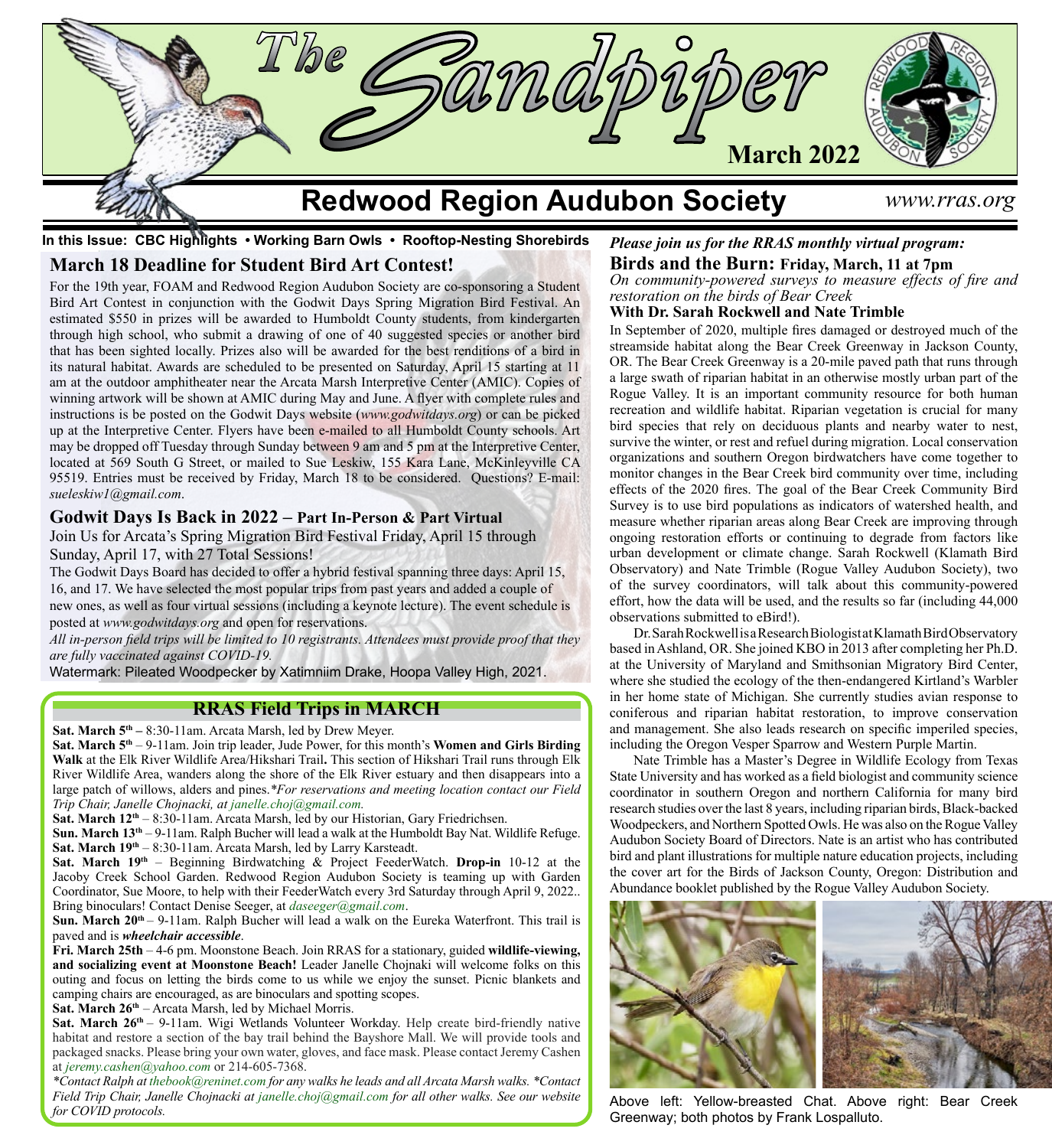### **CHAPTER LEADERS**:

| President - Gail Kenny gailgkenny@gmail.com |
|---------------------------------------------|
| Vice President – CJ Ralph 707-822-2015      |
| $Sercetary - Open.$                         |
| Treasurer – Gary Friedrichsen 707-822-6543  |
| Past President – Hal Genger 707-499-0887    |
| DIRECTORS-AT-LARGE:                         |
|                                             |
|                                             |
|                                             |
|                                             |
| Sue Sniado sueandscott@suddenlink.net       |

### OTHER CHAPTER LEADERS:

| $-1$ Toon cause / Copycultor  The Gabriel                                                                                                                                                                                           |  |
|-------------------------------------------------------------------------------------------------------------------------------------------------------------------------------------------------------------------------------------|--|
| Historian – Gary Friedrichsen 707-822-6543                                                                                                                                                                                          |  |
|                                                                                                                                                                                                                                     |  |
|                                                                                                                                                                                                                                     |  |
| $\tau$ and $\alpha$ in the set of the field of the field of the set of the set of the set of the set of the set of the set of the set of the set of the set of the set of the set of the set of the set of the set of the set of th |  |

*The Sandpiper is published eleven times a year by* **Redwood Region Audubon Society P.O. Box 1054, Eureka, CA 95502.**

# **Christmas Bird Count Highlights**

The annual Christmas Bird Count, organized by National Audubon, is strongly supported by Redwood Region Audubon Society. Take a look at the highlights below. Thanks to all the hard work of the compilers before, during, and after their counts in late December 2021 and early January 2022. **ARCATA**

The Arcata Christmas Bird Count (CBC), lucked out with a beautiful sunny day vs the more common rainy, cold count. With a great amount of effort this year and 31 participants, we were able to record 171 species! This count usually averages in the upper 160's. Thanks to the amazing birders of Humboldt County there were a few highlights staked out before the count. On count day our highlights included 6 unusual/rare species and 2 groups of uncommon birds. Probably our 2 best birds were an American Tree Sparrow (found originally by Greg Gray), and a Clay-colored Sparrow found prior to the count. Interestingly, they both were hanging out on the same road in the Arcata Bottoms.

On the east side of the circle Leah Alcyon added a new species to the count list off West End Road – a Wild Turkey. She had at least one! Not too surprising since the species seems to be expanding their range. Some goodies were found out on the remote Mad River spit. Dan Greaney made the trek up the beach to the north end of the circle, picking up the staked-out Burrowing Owl and also came across a Heermann's Gull and Glaucous Gull. The sunny day also brought ideal weather for doing a sea-watch off the North Jetty. Our best bird was probably a close fly-by Ancient Murrelet and since the ocean was rather flat, we were able to get a high count of 25 Marbled Murrelets. The ocean was giving us tough birds such as Black-legged Kittiwakes and Rhinoceros Auklet. The only other group of birds to note was



# **President's Column**

*By Gail Kenny* Our passion for all things birds can take many forms. In 2005 I saw my lifer I'iwi in the cloud forest of Kauai, one of the Hawaiian Islands. I'iwi is a honeycreeper

that is descended from a finch-like ancestor that arrived on the island long ago. I hired a guide to take me into the Alakai Swamp. It required hiking in rubber boots due to the many creek crossings. Along with the I'iwi, I saw several other Hawaiian endemic birds including the Apapane.

At the time I had been quilting for several years. The I'iwi made such an impression on me I imagined someday quilting one. That day finally came recently when I created a machine applique block of the bird. See accompanying photo. As I write this, I am working on a California



geese. We have missed Snow, Ross's and Greater Whitefronted Geese on multiple counts in the past, but not this year! Overall, it was a fantastic day and a big thanks to everyone that helped.

You can see all the details on eBird at *https[://ebird.org/](http:////ebird.org/tripreport/31364.) [tripreport/31364](http:////ebird.org/tripreport/31364.)*. *Tony Kurz*

#### **WILLOW CREEK**

We were not able to conduct the Willow Creek Christmas Bird Count this year because of weather challenges. The initially scheduled date, December 22, was rained out. Then three days before the December 29 alternate date, the area was hit by a wet snowstorm that left thousands of trees lying across roads and powerlines. Sightings of Anna's Hummingbirds just after the storm were uplifting. Despite the several inches of heavy wet snow covering everything, they could be found in small flocks buzzing around the blooming Loquat trees and around persimmon trees with bits of remaining rotting fruit.

### *Birgitte Elbek* **CENTERVILLE**

The 60th Centerville to King Salmon Christmas Bird Count was held on January 2nd, 2022. With the center of the 7.5-mile radius count circle situated in the Loleta bottomland, this count includes the lower Eel River delta, areas around Ferndale and Fortuna, Loleta, and Table Bluff, the Humboldt Bay National Wildlife Refuge, Fields Landing, and King Salmon. This year, with reasonably pleasant weather conditions in the morning shifting to notso-pleasant windy conditions in the afternoon, 41 birders tallied 81,620 individual birds involving 170 different species. The top highlight was the discovery in the Ferndale bottom of a bank of ten Trumpeter Swans – a species never before recorded on this count and a true rarity anywhere or anytime on the north coast. Another great find, also in the Ferndale bottom, was that of a Ruff – an 'old world' shorebird only recorded once on this count previously, 35 years ago. Other highlights included a single White-faced Ibis at the Russ Ranch wetlands near Centerville, Whitethroated Swifts over Ferndale, a Barrow's Goldeneye in Fortuna, an overwintering Wilson's Warbler in Ferndale, Barn Swallows and Tree Swallows (both rare in winter), and an Osprey that is either a rare over-wintering bird or an

Scrub Jay block. I wanted to share this to show that birding can go into various tangents, including art in the form of quilting. In my 20s I oil-painted birds, now I use fabric to create bird art. I've been visiting quilt shops specifically for fabric with birds to include in this quilt.

More conventional birding passions include *bird-athon* fundraisers/contests where teams seek to see as many birds as they can in one day. We are planning the **7th Annual Tim McKay Birdathon** fundraiser with proceeds split between Redwood Region Audubon Society and the Northcoast Environmental Center (NEC). Tim McKay was a long-time Executive Director of the NEC and an avid birder. I had the pleasure of attending field trips lead by him and knowing him socially.

This year the Birdathon is taking place between April 30th and May 7th. Teams will seek pledges from donors for a specific amount of money per species seen or a flat amount of money. There are three categories of teams: standard 24 hour big day outings, six continuous hours of birding, or for school students aged K-12 two continuous hours of birding. There will be prizes for the highest number of birds counted! Gary Friedrichsen is organizing this event for RRAS, please contact him at *gary@jacobycreek.net* if you would like to join a team or donate money to support the cause.

Left: Gail's quilt of the I'iwi bird.

exceptionally early migrant.

Both the number of species and individual birds tallied this year are respectable but are just under the average over the last ten years. Last year, the Centerville count had the highest number of any other count in the United States for 4 species: White-tailed Kite (74); Short-billed (Mew) Gull (3,129); Canada Jay (Pacific) (28); and Nashville Warbler (4). We will have to wait until all of this year's reports are in to know how results for this count compare to other counts. *Sean McAllister*

#### **DEL NORTE**

The Del Norte CBC was held on Sunday the 19th of December with light rain most of the morning and turning to heavy rain later in the day. We had 19 people including 4 that drifted down the Smith River. A total of 158 species with Long-eared Owl, a family group of Trumpeter Swans, and 2 Golden Eagles being the rarest birds.

### *Lucas Brug*

#### **TALL TREES**

On January 5, the last day of the CBC, 14 birders participated in the 11th Tall Trees count. Begun in 2012, this count is centered on the Tall Trees Grove in Redwood National Park (RNP) and includes some ocean, the Humboldt Lagoons, Orick, a lot of Green Diamond land, and most of RNP, including the Bald Hills. Morning conditions were good in the lower elevations, with perhaps the warmest start in the history of the count, but the weather deteriorated in the afternoon; conditions were poor all day higher up. The counters recorded 10,926 individuals of 114 species, which is on the low end of average for this count. Eurasian Wigeon and Great-tailed Grackle (one each) were recorded for the first time; the grackle was undoubtedly the one found there in November. Other noteworthy species were Sooty Grouse, Sanderling, Say's Phoebe, Cedar Waxwing, Lesser Goldfinch, American Goldfinch, and White-throated Sparrow. Many thanks to all the participants as well as the people who facilitated access to areas closed to the public. We look forward to next year's count! *Ken Burton*

Watermark: Cedar Waxwing by Bella Tarlton, 9th Grade, Six Rivers Charter High School, 2021.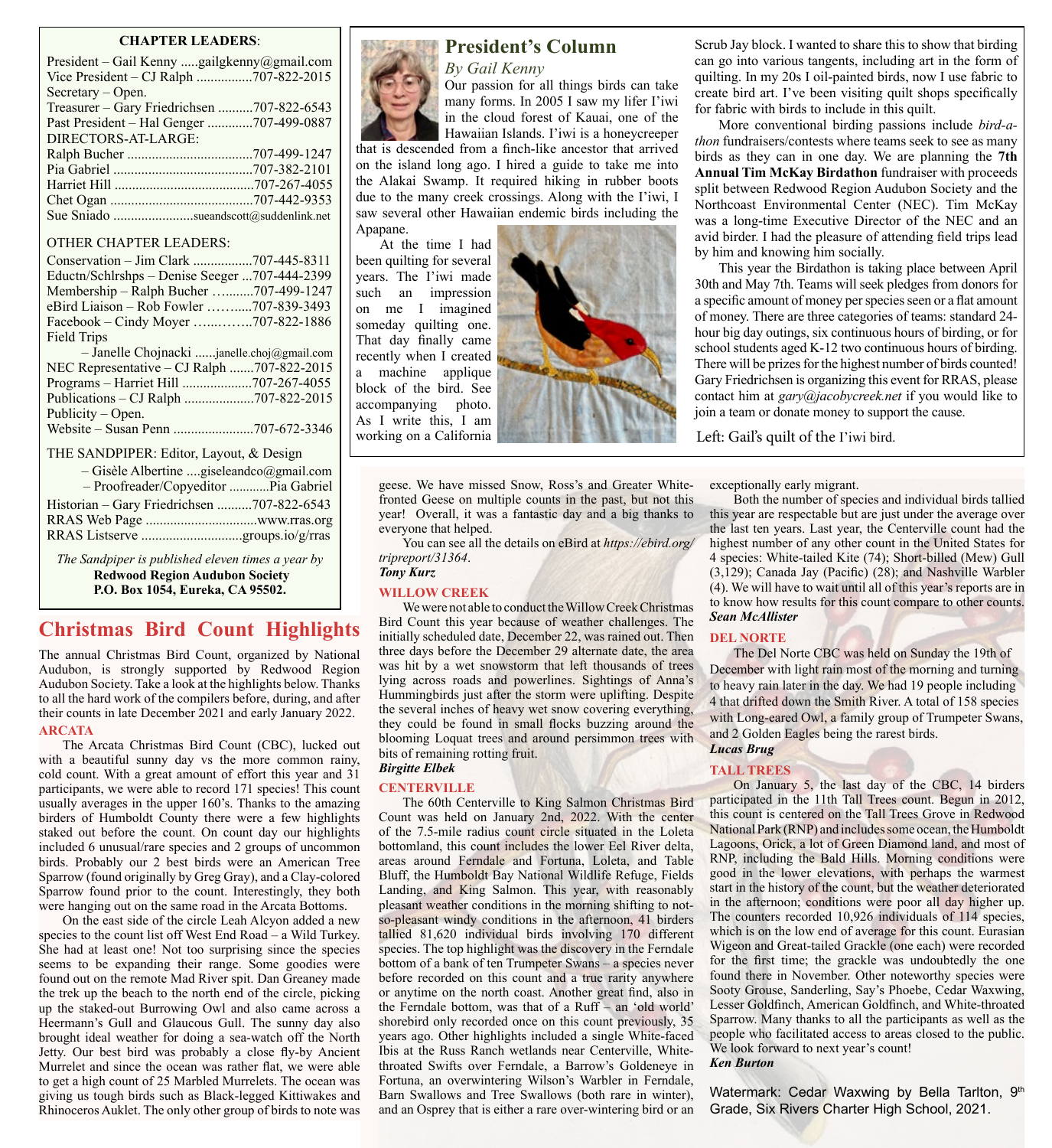## An Interview with Ralph Bucher RRAS Membership Coordinator and Field Trip Leader Extraordinaire!

### *By Gary Friedrichsen*

You may recognize one of our most dedicated and longestserving field trip leaders, Ralph Bucher, from one of the local field trips he has led for Redwood Region Audubon Society (RRAS). His many, loyal field-trip participants are aware of his kind and cheerful demeanor but may not know that he spent the first twenty years of his life in China Lake, California, and worked at the Naval Weapons Center, during high school and college. Ralph also attended the University of California at Riverside as a mathematics major until he dropped out due to his beliefs on the war in Vietnam.

After doing some traveling, Ralph landed in Juneau, Alaska, where he describes getting involved with his most meaningful life's work; helping run a residential drop-in home for runaway street kids. The 1970s found Ralph living in Humboldt County and married with 2 children. He enrolled as an indentured apprentice with the Operating Engineers Local #3 as a heavy-duty repairman/welder and graduated as a journeyman. He also designed and built local residential homes.

During the 40 years he has lived in Humboldt County, Ralph and his family hiked every trail in the Trinity Alps and Marble Mountains and took many skiing vacations. In 2003 Ralph decided it was time to protect his knees, and began a new hobby, learning the birds of Northern California and Oregon. Spending a great deal

of time in the winter at Lower Klamath Lake, and other California wildlife refuges, Ralph birded his way down to the Salton Sea and the Anza Borrego desert. He also began attending RRAS guided walks at the Humboldt Bay National Wildlife Refuge (HBNWR), then led by Jude Power. It was an auspicious beginning as he took over from Jude in 2018 and has been the HBNWR guide for RRAS ever since. Ralph also restarted the Audubon Palco Marsh Walk in 2015. He credits Jude Power, David Fix, Rob Hewitt, John Hewston, and Pat Bitton for early assistance as he mastered the art of birding and hosting walks. He and Ed Schreiber have led the Christmas Bird Count (CBC), at HBNWR since 2006, and Ralph helped with the Arcata Marsh walks for several years.

Ralph can't remember exactly when he joined our chapter of the Audubon Society but believes it was soon after he started birding. He does remember when he joined our Board. While on a birding road-trip in 2006, from Tule Lake down to the Salton Sea, he received a phone call from long time Board members, Jim Clark and Chet Ogan, asking if he would consider joining the RRAS Board. He not only agreed but took on the task of distributing and retailing birding books that RRAS publishes. For the last three years Ralph has also taken on the challenge of coordinating membership – a challenging task that is much appreciated by the whole Board!

When asked what memorable events stand out during his time with RRAS, Ralph explained that much of the enjoyment he derives from leading walks, is the birding, it's having the opportunity to meet and enjoy a in front of the bird sanctuary at his home.

day walking with like-minded individuals that holds the most fulfilment for him. He feels most satisfaction in his role as trip leader when he can help people experience the joy of simply being with nature and appreciation for the role that wildlife plays in our lives.

*You can join Ralph every second and third Sundays on his walks at the Eureka Waterfront, and HBNWR. See the first page of this newsletter for field trip information.*



people. While he realizes we live in a fantastic area for Above: Ralph Bucher caught on his trail cam

# **Florida's Rooftop-Nesting Shorebirds**

*By Alexa DeJoannis, Florida Fish & Wildlife Conservation Commission, and former RRAS Board President*

From the grassy strip behind the condos, I pitched my eyes up to the second-floor window, dazzling in the pitiless, ultra-white sunlight exploding from the pastel stucco wall. A woman looked down, her expression curious. As I smiled, the high, piercing cries of Least Terns in flight rained down on us as the birds zoomed into the rooftop colony three stories above with fish-laden beaks. Her window faced a manmade inlet, with a seawall neatly containing a finger of the Gulf of Mexico. Behind me, a mockingbird calmly reiterated its repertoire from the top of a royal palm. I explained about the seabirds' nesting colony on her roof, and how sometimes their chicks fall off buildings.



Above: Least Terns Nesting on a Florida Rooftop, by Alexa DeJoannis. *[MyFWC.com](http://Alexa.DeJoannis@MyFWC.com)*.

"*Oh, poor little things! Terns? I thought they were gulls, pesky birds. My car is always filthy!*"

Oh, dear, I thought. A roof colony can really whitewash a building, and it is the most consistent complaint from building occupants. As Florida's idyllic beaches filled with hotels and condos, roads, eateries, and recreationalists, birdwatchers 65 years ago began to document four species of seabirds and two species of shorebirds nesting on gravel roofs. (Coastal birds from these two groups are loosely called "shorebirds" for simplicity's sake.) Every year, birdwatchers report nesting on new roofs. Nesting roofs may be several miles inland, of various size or height, but they must have loose gravel in which the birds scrape nest cups.

In Florida, about half the population of Least Terns nests on rooftops. In smaller proportions, we also see Killdeer, American Oystercatchers, Black Skimmers, and Gull-billed and Roseate Terns using rooftops. Except for the Killdeer, they're all listed as threatened or endangered by the state or the federal government. Florida's agencies partner with Audubon Florida and hundreds of volunteers to oversee stewardship, outreach, and management aimed at conserving these threatened populations on the beach and on roofs. On beaches, shorebirds and their chicks face the usual challenges: predators, human activity, vehicles, over wash, and exposure. The roofs remove mammalian predators and most human intrusion, but have seen more pressure from crows and, lately, Cooper's Hawks who eat songbirds in urban areas. And roofs offer little cover from these onslaughts, or from the higher temperatures radiating off the tar. Does this use of an unusual nesting habitat sound like one of Redwood Country's most iconic birds, who also graces the RRAS logo?

Roofs, unlike beaches, are always private property, and on top of that, are often impossible to overlook from other buildings. That makes monitoring and management of rooftop-nesters a special challenge, and underlines the continued importance of education and outreach in conservation efforts. As ever, the job of wildlife biologists must include keeping the public informed and engaged with the state of our natural resources. For more information on Florida's rooftop-nesting shorebirds and our annual reports, visit the Florida Shorebird Alliance at *[https://](https://flshorebirdalliance.org/) [flshorebirdalliance.org/](https://flshorebirdalliance.org/)*, or reach out with questions directly to *[Alexa.DeJoannis@](http://Alexa.DeJoannis@MyFWC.com)*